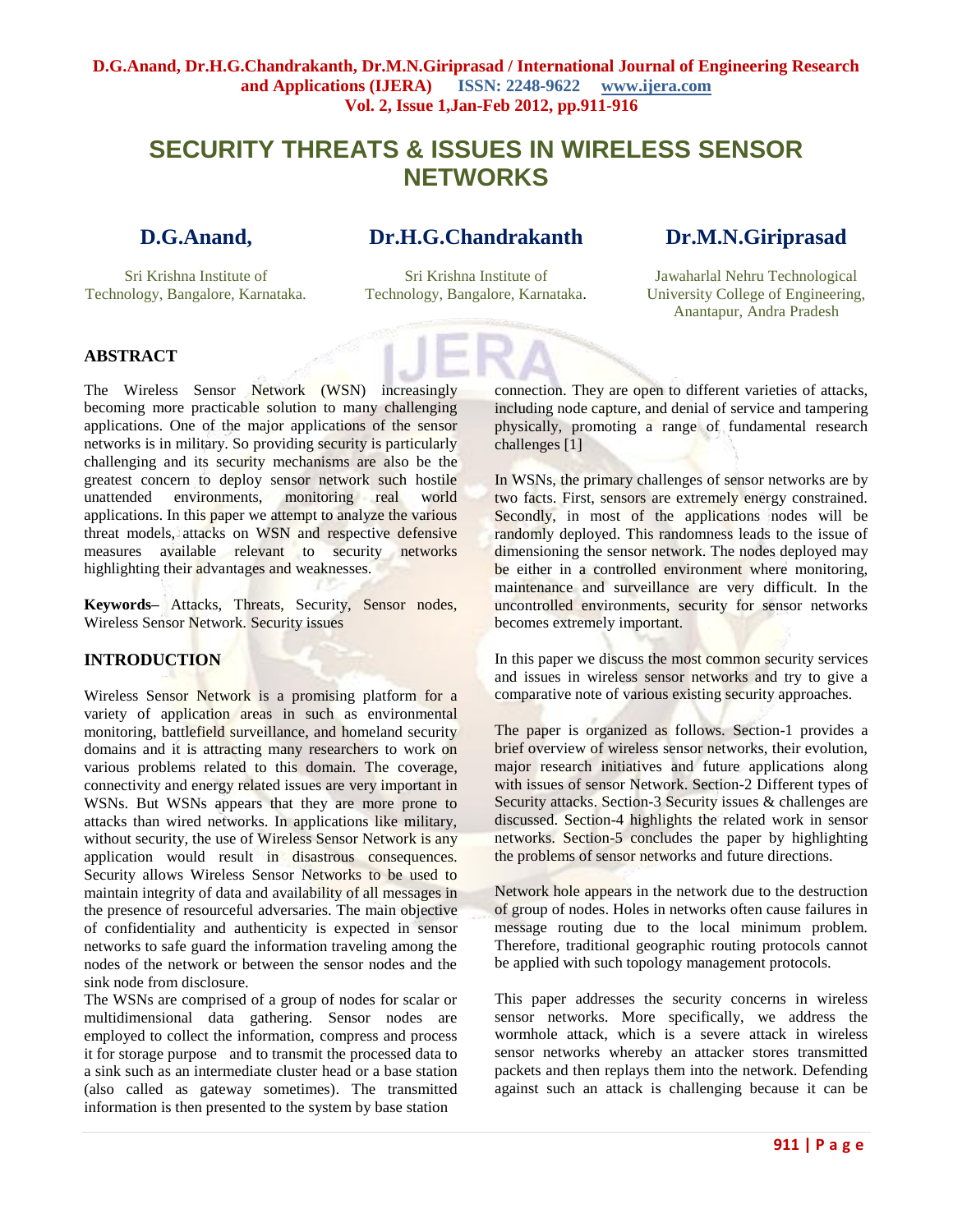launched even if all network communication is authentic and confidential.

### **2. Security Threats and Issues in Wireless Sensor Networks (WSN)**

There are several security requirements to guard a network.

#### **Denial of Service (DoS)**

A Denial of Service attack in sensor networks and networks in general is defined as any event that eliminates the network's capacity to perform its desired function. DoS attacks in wireless sensor networks may be carried out at different layers like the physical, link, routing and transport layers. [25], [26].

This occurs by the unintentional failure of sensor nodes. The simplest DoS attack tries to exhaust the resources available to the victim node, by transmitting additional unwanted packets and thus prevents legitimate sensor network users from tapping work or resources to which these nodes are deployed [2][3]. Denial of Service (DoS) attack is means that not only for the adversary's attempt to subvert, disrupt, or destroy a sensor network, but also for any event that diminishes a sensor network's capability to provide a service [3].In WSNs, several types of Denial of Service attacks in different layers might be performed. i.e. at physical layer, the Denial of Service attacks could be jamming and tampering, at link layer, collision, exhaustion, unfairness, at network layer, neglect and greed, homing, misdirection, black holes and at transport layer this attack could be performed by malicious flooding and resynchronizations.

#### **Countermeasures against Denial of Service**

In [4] the authors have presented a security solution framework prepared to the base station to defend against Denial of Service (DoS) attack. After Denial of Service is detected, base station challenges clients with cryptographic solution to safeguard it from various types of attacks. Compared with normal and traditional schemes, they introduce a reputation based client puzzles, which uses a dynamic protocols to adjust the puzzle problem for each and every node in terms of node's reputation value. Due to which the punishment for problematic malicious nodes becomes stronger and stronger pressing without adding any extra burden to most normal sensor nodes.

In [5], authors have presented Denial of Service (DoS) attacks on underwater sensor networks. These networks typically employ acoustic methods to send the information under water, the detection methods cannot be applied directly to WSNs.

In [6], Wood and Stankovic explained different Denial of Service (DoS) attacks that can cause problems to different

layers of sensor networks. The simplest DoS attack tries to drain the resources required to the victim sensor node, by forwarding additional unwanted message packets and thereby prevents legitimate sensor network users from accessing network resources to which they are authorized. The DoS attack is meant that normally attempt to disrupt or destroy a network, and it also diminishes a network's capability to provide a service. It also varies from layer to layers.

#### **Wormhole attacks**

A devastating attack is known as the *wormhole attack*, where more than two malicious colluding sensor nodes does a virtual tunnel in the wireless sensor network, which is used to forward message packets between the tunnel edge points. This tunnel establishes shorter links in the network. In which adversary documents forwards packets at one location in the sensor network, tunnels them to different location, and re-forwards them into the sensor network.

In sensor network when sender node sends a message to another receiver node in the network [1].Then the receiving node tries to send the message to its neighboring nodes. The neighbor sensor nodes assume that the message was sent by the sender node (this is normally out of range), so they tries to forward the message to the originating node, but this message never comes because it is too far away.

Wormhole attack is a great threat to sensor networks since, this type of attack will not require compromising a wireless sensor in the network instead; it could be performed even at the starting phase during the sensors initializes to identify its neighboring information [7].

This Wormhole attacks are very difficult to stop since routing information given by a sensor node is very difficult to check. The wormhole attack is possible even when the attacker has not compromised with any hosts nodes and even if all communication provides confidentiality and are authenticated also. [8]

#### **Countermeasures against Wormhole attacks**

In [9], authors proposed a solution to wormhole attacks for wireless sensor adhoc networks in which all sensor nodes are equipped by directional antennas. In these method nodes utilizes predefined sectors of their antennas to communicate with one another. Each pair of sensor nodes has to check the direction of received message signals by its neighboring sensor node. Thereby, the neighbor relation is established only when the directions of both couples are matched. This additional information makes wormhole discovery and intern introduces great amount of inconsistencies in the sensor network, and this can be easily be detected.

Wang and Bhargava [10] propose a methodology in which sensor network visualization is employed for the detection of wormhole attacks in stationary wireless sensor networks.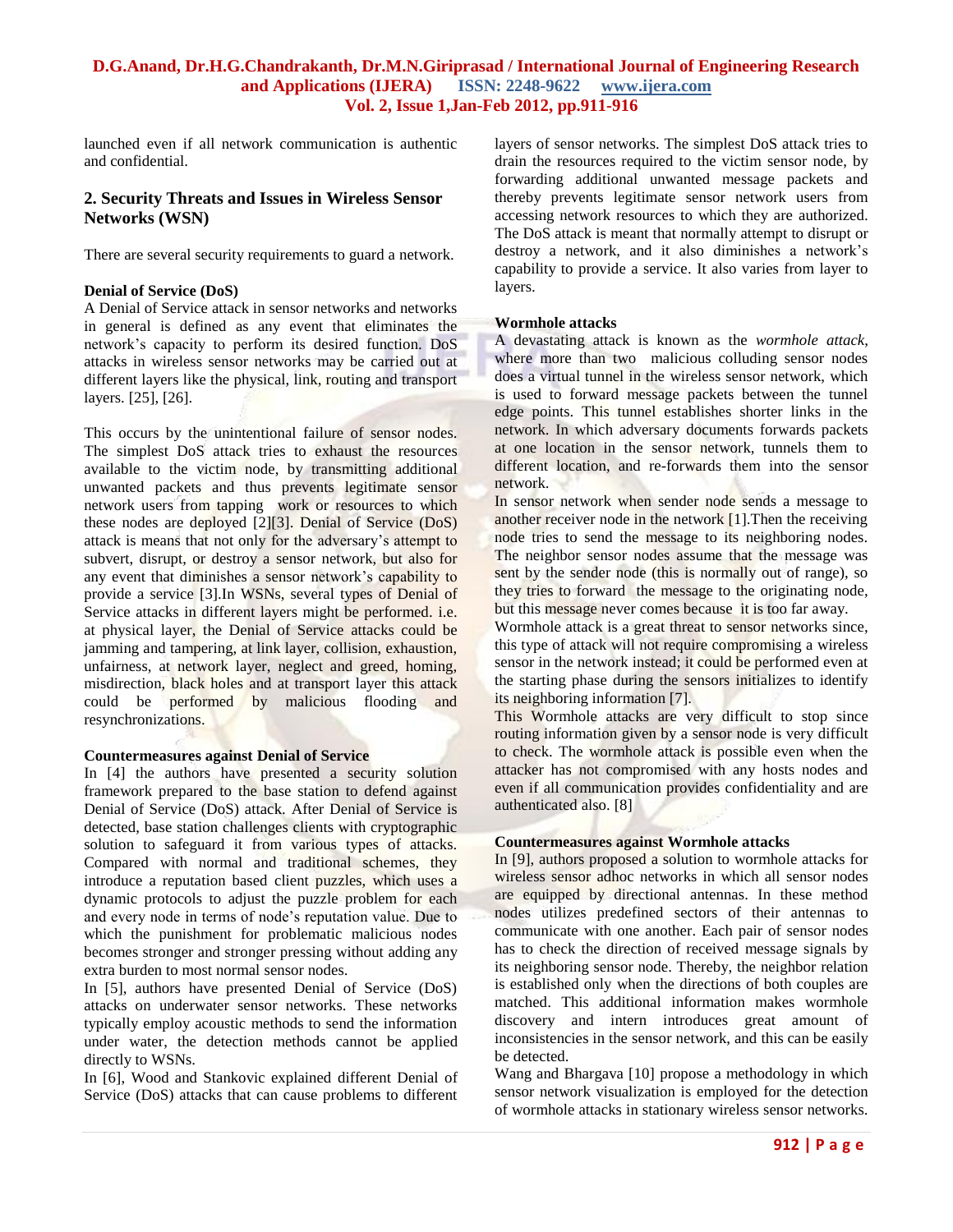In this presentation, each sensor node calculates the distance to its neighbors based on signal strength received. Each and every sensor informs this distance data to the central controller, which studies the sensor network's physical topology depending upon every sensor node distance measurements. Without presence of wormholes, the sensor network topology should be almost flat, whereas a wormhole would be observed as a string stretching different ends of the wireless sensor network together.

Song et al [11] presents a wormhole discovery mechanism which is depending on statistical analysis of multipath routing. Song noted that a link established by a wormhole is attractive in routing sense, and this will be selected and requested with very high frequency as it only uses routing information which is already available to a sensor node. This information's allow for easy integration of this type into intrusion detection methods only to routing guidelines that multipath.

Lite Worp [12] depends on overhearing by identified sensor nodes, which are called Guards, distributed throughout the sensor network. These guards take care of full local traffic control to detect wormhole attacks. Lite Worp assumes unidirectional antennas, overhearing with a fixed topology.

#### **Sinkhole attack**

In this case a compromised sensor node tries to influence the information to it from each and every neighboring node. Thereby, sensor node eavesdrops on each and every information is being communicated with its neighboring sensor nodes.

#### **Sinkhole prevention**

One motivation for a sinkhole attack is that it always makes very selective forwarding trivial. By confirming that all traffic in the selected area moves through a compromised sensor node, an adversary can selectively suppress or alter the packets moving from any sensor node in the given area. It is observed that the reason networks are susceptible to sinkhole attacks is because of their specialized communication structure. Since all packets share the same destination to influence a potentially very big number of sensor nodes a compromised node required only to give a high quality route to the base station [13].

Q. Wu et. al. [14] proposed a genetic algorithm based method to result in an approximation to the better sourcevisiting method. The usage of Mobile node in computer networks has some advantages and also disadvantages [15], naming, code caching, safety and security which is based on the given scenario. Irrespective of, they have been properly deployed in many usage starting from e-commerce to most security expected military applications. [16]. **Sybil Attack**

It is defined as a malicious device illegitimately taking on number of identities. In this Sybil attack, a single sensor node i.e. a malicious sensor device will appear to be a set of sensor devices and it will forward the incorrect message to a sensor node in the network which definitely decreases the normal performance of fault tolerant such as distributed storage [17], dispersity [18] and paths. This incorrect message may be any things [19], which may include the position of sensor nodes, strength; the generation of node which is not actually exists.

#### **Sybil prevention**

Public key cryptography can also be used to prevent such an insider attack, this is very expensive and it may be used in the energy constrained wireless sensor networks.

Sybil attacks can be prevented by utilizing identity certificates [20].It employs an simple logic, before the deployment of sensor nodes, that the server node designates a unique information to each of the sensor nodes. Soon after that the server creates an identity certificate binding this node's identity to given designated unique information, and downloads the message onto the sensor node. To securely reveal its identity, a sensor node first gives up its identity certificate information, and then proves that it matches the unique information. The whole process require good number of exchanging of messages. Normally, Merkle hash tree can be used for computing identity certificates [20].This Merkle hash tree vertex-labeled binary tree, in which it has two child vertexes. The first primary path of a leaf vertex is a group of vertexes on the path from its leaf to tree's root. The vertex, its authenticated paths, and the primary path along with hash functions can be calculated. This result is compared with the stored value, to check the authenticity of the label of leaf vertex.

#### **Hello flood attack**

In [21], authors introduced "Hello Flood Attack" .In this, HELLO packets will have high radio transmission range and these are used as weapons in WSN. This processing power sends HELLO packets to a number of sensor nodes which are deployed in a large area within a Wireless Sensor Network. The sensor devices are thus persuaded that the adversary is their neighboring nodes. As a result of this, while forwarding the messages to the base station, the victim sensor nodes try to go through the attacker as they are aware, that it is their neighborers and are spoofed by the attacker.

#### **Countermeasures against Hello Flood Attack**

To prevent the hello flood attack cryptographic technique is employed in [22].In this type of techniques two sensors use same secret key. During the communication the new encryption key is generated. This ensures that only reachable nodes can decrypt and checks the message and thereby prevents the adversary from attacking the sensor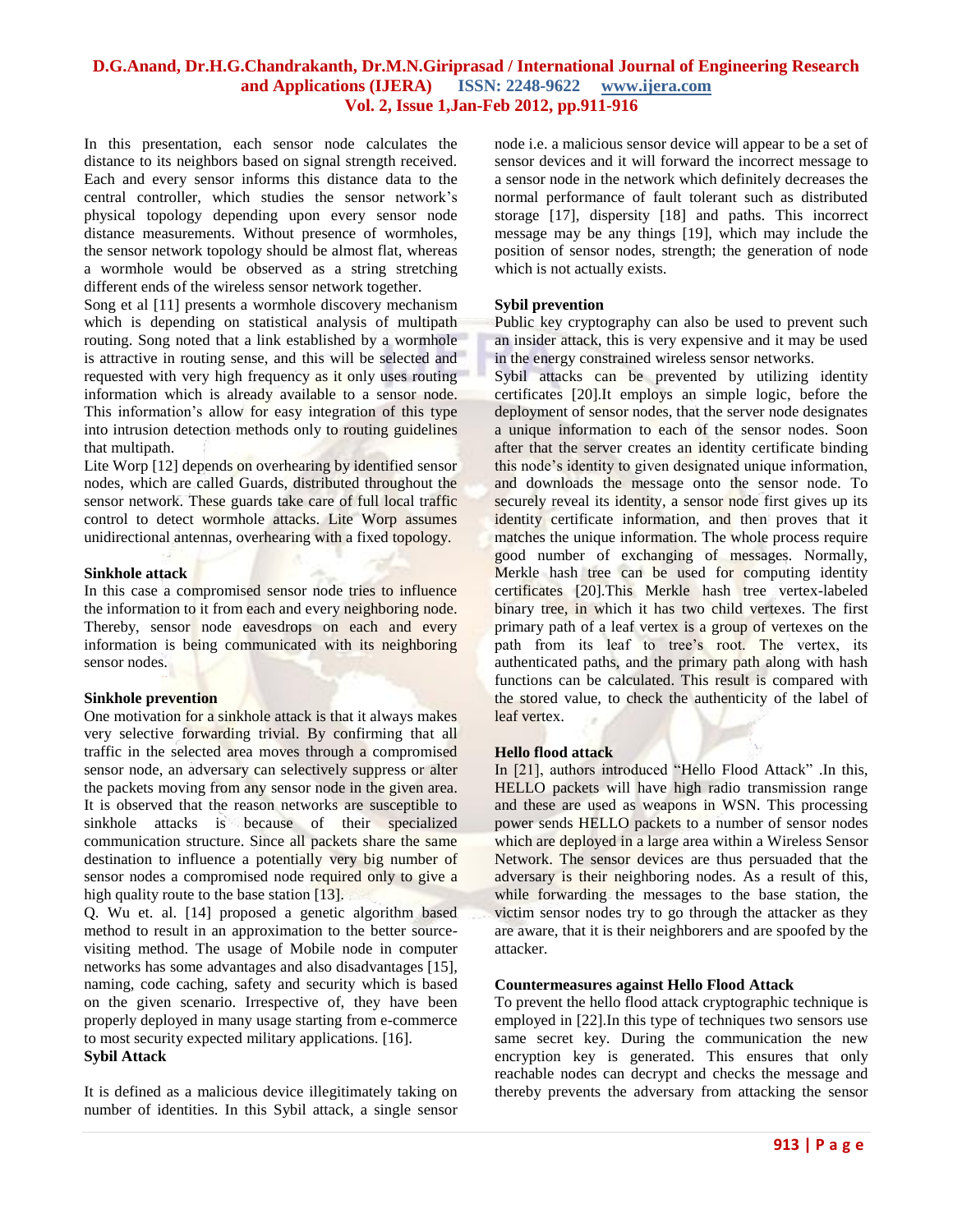network. The disadvantage of this technique is that any attacker can spoof its identity and then starts attacks.

In [23], author presented a data forwarding technique called Multi-path multi-base station, in which a sensor node maintains number of different secrets in a multiple tree. Sensor device can sent to its sensed information to multiple routes by employing these keys or secrets. In these multiple base stations have control over specific number of nodes of the WSN? Each base stations share all the secrets which is there with all sensor nodes, in accordance with key assignment protocol. This process is very inefficient, since the given shared secret, developed secrete key between the nodes, route setup requires maximum processing. Given the shared secret and the generated new key between two sensor nodes, the process of route setup requires much processing hence is inefficient.

The author in [24] proposed a protocol called "identity verification protocol" to counter attack the hello flood attack .In this technique, protocol checks the bidirectional link with encrypted echo- back mechanism, before initiating the right action based on a message received over that established link. This counter attacking technique becomes very highly effective when an attacker has very highly sensitive receiver and strong, powerful transmitter. In case an attacker compromises a sensor node before sending the feedback message, it can stop all its incoming nodes by dropping feedback messages. Thus, such an attacker can develop a wormhole to each and every node within its range. Since the links between these attacker and also sensor nodes are bidirectional, the proposed technique will unlikely being able to locally prevent a "hello flood".

#### **The complete comparison between Layer based treats and possible counter measure in Wireless Sensor Networks have been shown in the table 1.**

| S.No.            | Layer                   | <b>Treat</b>                                                                                                                                                                                                  | <b>Counter measure</b>                                                                                                                                                                                                                                                                                                      |  |  |
|------------------|-------------------------|---------------------------------------------------------------------------------------------------------------------------------------------------------------------------------------------------------------|-----------------------------------------------------------------------------------------------------------------------------------------------------------------------------------------------------------------------------------------------------------------------------------------------------------------------------|--|--|
| 1                | Physical<br>Layer       | Jamming, Node Tampering and<br>Eavesdropping                                                                                                                                                                  | Use Spread-Spectrum techniques and MAC layer admission<br>control mechanisms, low duty Cycle, Tamper-Proofing,<br>effective key management schemes, Directional antenna for<br>access restriction & To protect data confidentiality,<br>cryptography is indispensable                                                       |  |  |
| 2.               | Data Link<br>Layer      | Collision<br>Exhausting,<br>and<br>(Adversaries<br><b>Unfairness</b><br>can<br>disobey the coordination rules and<br>produce malicious<br>traffic<br>to<br>interrupt network operations in the<br>MAC layer.) | Use Spread-Spectrum techniques & Error Correcting Codes,<br>Rate Limitation.<br>(MAC layer can exclude the attacking nodes from<br>interactions)                                                                                                                                                                            |  |  |
| $\overline{3}$ . | <b>Network</b><br>Layer | Sybil Attack, Sinkhole, Wormhole<br>and Hallo flood, Neglect & Greed<br>(tampering with routing service<br>such<br>modifying<br>as<br>routing<br>information and replicating data<br>packets)                 | Authentication, Monitoring, Redundancy<br>Flexible Routing, monitoring Two-way authentication, three<br>way handshake, Verification of the bidirectonality of the<br>link.(some countermeasures are available as follows:<br>• Routing Access Restriction<br>• False Routing Information Detection<br>• Wormhole Detection) |  |  |
| 4.               | Transport<br>Layer      | Flooding, Injects false messages<br>and<br>energy<br>drain<br>attacks,<br>Desynchronisation.                                                                                                                  | Authentication and Limiting Connection Numbers                                                                                                                                                                                                                                                                              |  |  |
| 5.               | Application<br>Layer    | Attacks on reliability and Clone<br>Attack.<br>• Clock Skewing<br>• Selective Message Forwarding<br>•Data Aggregation Distortion                                                                              | Unique Pair-wise keys and Cryptographic approach.<br>Data Integrity Protection: authentication can be used to<br>protect any data integrity<br>Data Confidentiality Protection: Encryption is an effective<br>approach to prevent attackers from understanding captured<br>data.                                            |  |  |

**Table.1. Typical Layer based treats and possible counter measure in Wireless Sensor Networks.**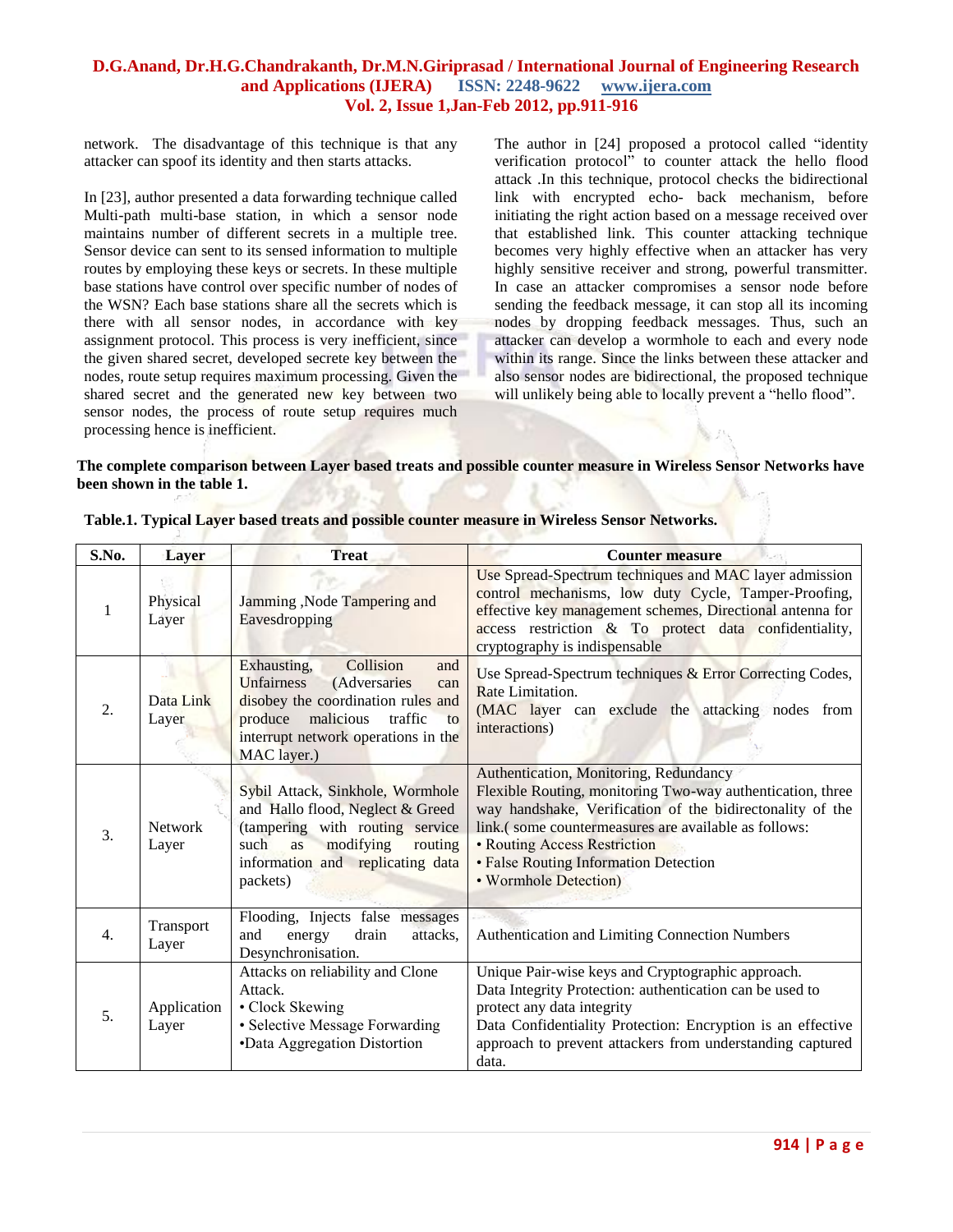**The comparison between Class of routing protocols and possible attacks in Wireless Sensor Networks have been shown in the table 2.**

|      |                                    | <b>Possible attacks</b> |              |            |                |                      |                        |  |  |
|------|------------------------------------|-------------------------|--------------|------------|----------------|----------------------|------------------------|--|--|
| S.No | <b>Protocol</b>                    | <b>Sink</b><br>Hole     | <b>Sybil</b> | Wormhole   | Hello<br>Flood | <b>Black</b><br>Hole | <b>Energy</b><br>Drain |  |  |
| 1.   | <b>Flat Based Routing Protocol</b> | Yes                     | Yes          | Yes        | Yes            | Yes                  | Yes                    |  |  |
| 2.   | Hierarchical                       | Yes                     | Yes          | <b>Yes</b> | Yes            | Yes                  | Yes                    |  |  |
| 3.   | Location-Based                     | No                      | Yes          | Yes        | Yes            | Yes                  | Yes                    |  |  |
| 4.   | Network Flow and QoS-aware         | Yes                     | <b>No</b>    | Yes        | Yes            | Yes                  | Yes                    |  |  |

**Table 2. Class of routing protocols and possible attacks.** 

## **CONCLUSION**

The survey on wireless sensor network security is vast, with various attack models and counter measures proposed by various researchers. Countermeasures for these attacks exist at different sensor network levels and they are aimed at giving protection to the data during different levels of the receiving, processing and distribution process. Various methodologies are presented for ensuring security in WSNs have been surveyed and summarized both at the higher level as well as at the low levels. In WSNs, the issue of having security and design of routing algorithms is very important to study the design properties like connectivity, node coverage and fault tolerance.

We have discussed different attacks that spoil the characteristics of that layer. We have also covered the countermeasures and potential solutions against those attacks, and mentioned some open research issues. Hopefully by reading the survey, the readers can have a better view of attacks and countermeasures in wireless sensor networks, and find their way to start secure designs for these networks.

## **REFERENCES**

- [1] Adrian Perrig, John Stankovic, and David Wagner," Security in wireless sensor networks". ACM Communication, 47(6): 2004, pp. 53-57.
- [2] A.D. Wood and J.A. Stankovic, (2002) "Denial of Service in Sensor Networks," Computer, vol. 35, no. 10, 2002, pp. 54–62.
- [3] David R. Raymond and Scott F. Midkiff, (2008) "Denial-of-Service in Wireless Sensor Networks: Attacks and Defenses," IEEE Pervasive Computing, vol. 7, no. 1, 2008, pp. 74-81.
- [4] Zhen Cao, Xia Zhou, Maoxing Xu, Zhong Chen, Jianbin Hu, Liyong Tang , "Enhancing Base Station

Security against DoS Attacks in Wireless Sensor Networks", IEEE, 2006.

- [5] J. Kong, Z. Ji, W. Wang, M. Gerla, R. Bagrodia and B. Bhargava" Lowcost attacks against packet delivery, localization and time synchronization services in underwater sensor networks", Proceedings of the Fourth ACM Workshop on Wireless Security, 2005, pp. 87-96.
- [6] A.D. Wood. Stankovic, "Denial of service in sensor network", IEEE Computer Magazine, vol. 5, no. 10, Oct. 2002, pp. 54-62.
- [7] Zaw Tun and Aung Htein Maw,(2008)," Worm hole Attack Detection in Wireless Sensor networks", proceedings of world Academy of Science, Engineering and Technology Volume 36, December 2008, ISSN 2070-3740.
- [8] Khin Sandar Win, Department of Engineering Physics, Mandalay Technological University, Pathein Gyi, Mandalay," Analysis of Detecting Wormhole Attack in Wireless Networks", World Academy of Science, Engineering and Technology , 2008,pp.48-55
- [9] L. Hu, D. Evans, Using Directional Antennas to Prevent Wormhole Attacks, 14 Proceedings of the 11th Network and Distributed System Security Symposium, pp. 2003.
- [10] W. Wang, B. Bhargava., Visualization of wormholes in sensor networks, Proceedings of the 2004 ACM workshop on Wireless Security, pp. 51- 60, 2004.
- [11] I. Khalil, S. Bagchi, and N. B. Shroff, "LITEWORP: A Lightweight Countermeasure for the Wormhole attack in multihop wireless network," in International Conference on Dependable Systems and Networks (DSN), 2005.